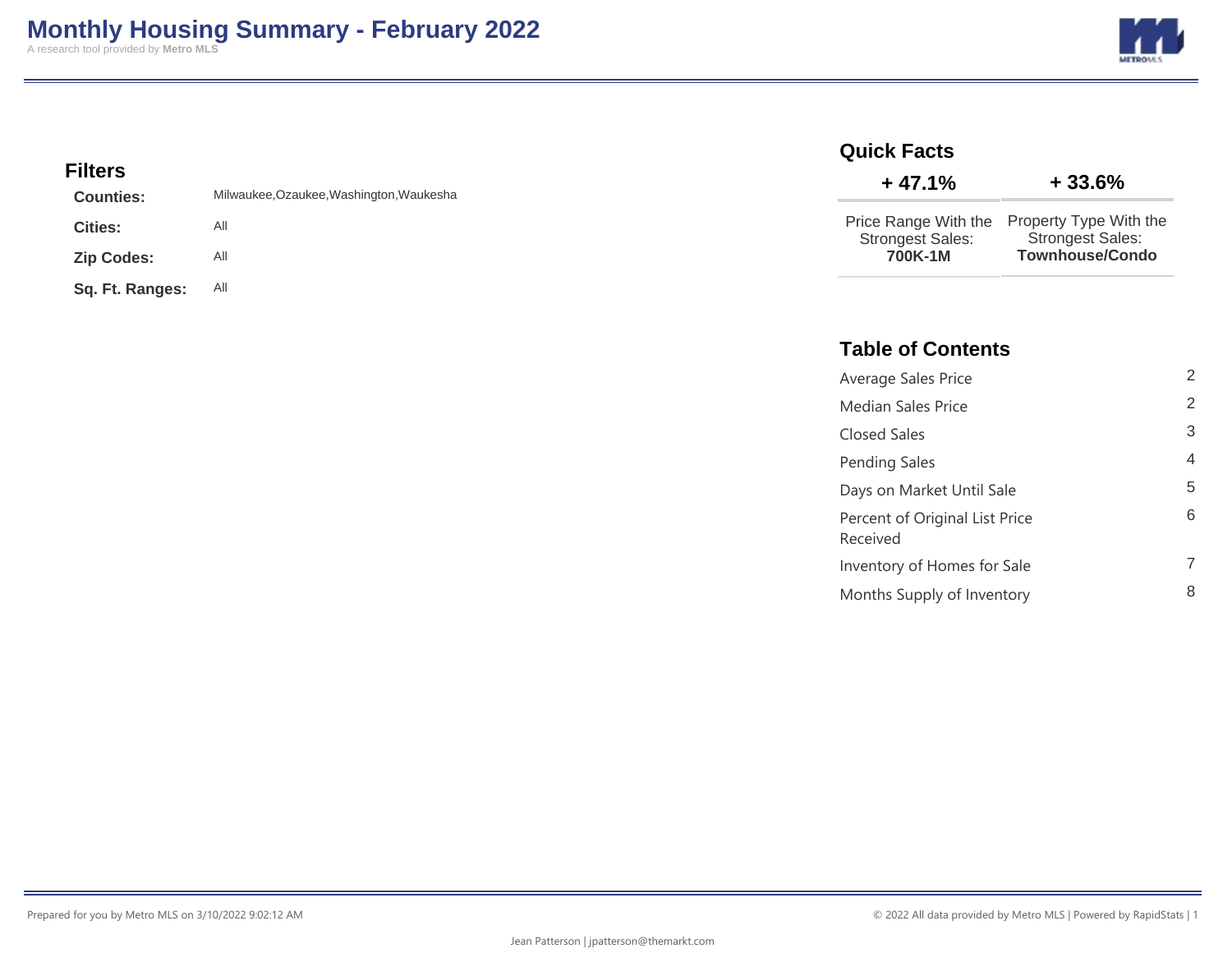

## **Average Sales Price By Property Type**



## $2-2021$   $2-2022$ \$260,000 \$259,000 \$255,000 \$247,500 \$235,000 \$215,000 All Properties\* Single-Family Townhouse/Condo

### **All Properties\* Single-Family Townhouse/Condo Sales Price 2-2021 2-2022 Change 2-2021 2-2022 Change 2-2021 2-2022 Change Average Sales Price \$291,474 \$320,174 + 9.8% \$299,656 \$334,443 + 11.6% \$255,302 \$263,753 + 3.3% Median Sales Price \$247,500 \$255,000 + 3.0% \$259,000 \$260,000 + 0.4% \$215,000 \$235,000 + 9.3%**

\*Values for "All Properties" only include Single-Family and Townhouse/Condo.

#### **Median Sales Price By Property Type**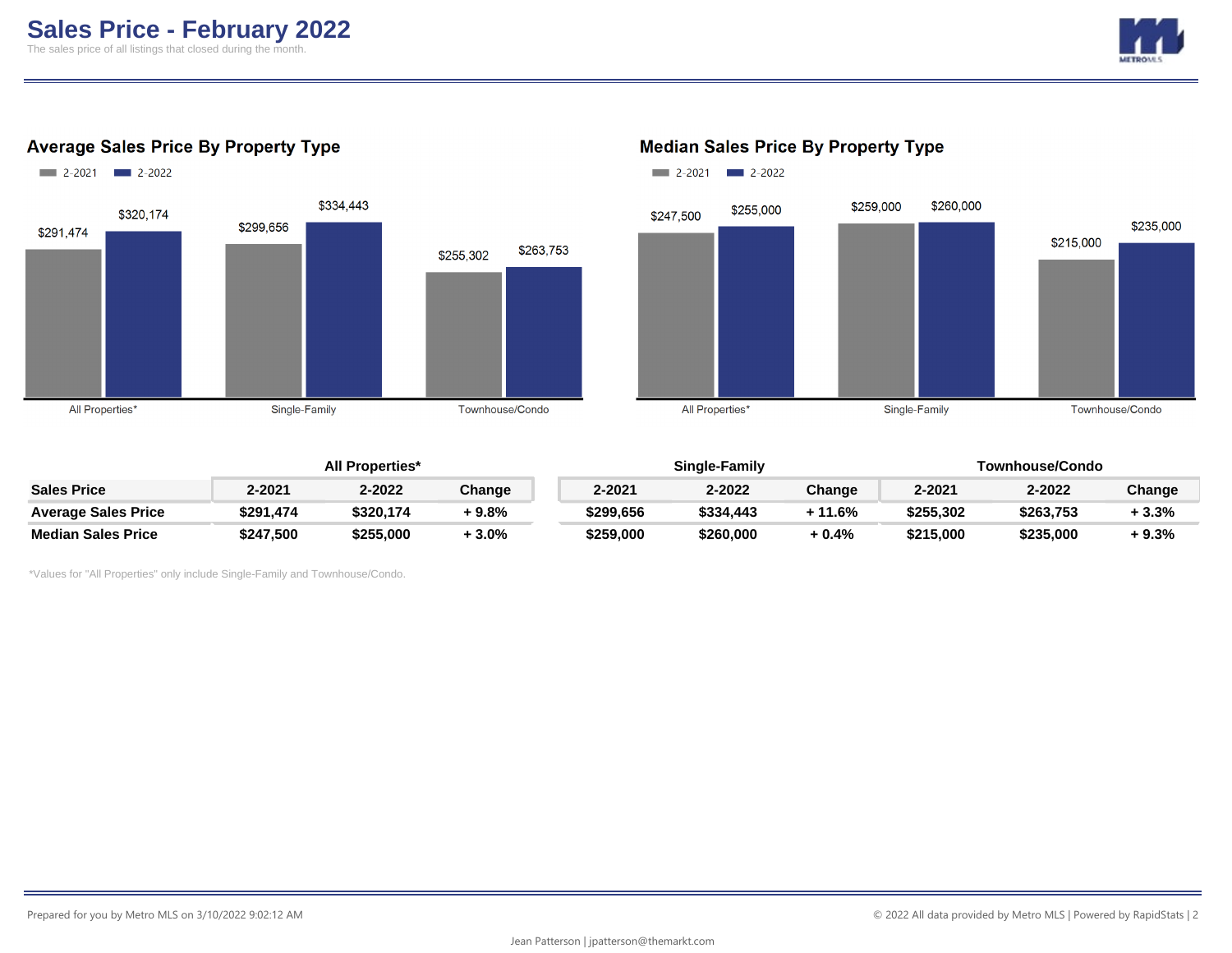# **Closed Sales - February 2022**

The number of listings that closed during the month.









#### **By Property Type**

|                         | <b>All Properties*</b> |        |           |        | Single-Family |               |        | <b>Townhouse/Condo</b> |          |  |
|-------------------------|------------------------|--------|-----------|--------|---------------|---------------|--------|------------------------|----------|--|
| <b>By Price Range</b>   | 2-2021                 | 2-2022 | Change    | 2-2021 | 2-2022        | Change        | 2-2021 | 2-2022                 | Change   |  |
| $0-100K$                | 79                     | 60     | $-24.1%$  | 61     | 43            | $-29.5%$      | 18     | 17                     | $-5.6%$  |  |
| 100K-200K               | 270                    | 237    | $-12.2%$  | 214    | 179           | $-16.4%$      | 56     | 58                     | $+3.6%$  |  |
| 200K-300K               | 248                    | 288    | $+16.1%$  | 191    | 227           | $+18.8%$      | 57     | 61                     | $+7.0%$  |  |
| 300K-500K               | 263                    | 268    | $+1.9%$   | 229    | 218           | - 4.8%        | 34     | 50                     | $+47.1%$ |  |
| 500K-700K               | 70                     | 78     | $+11.4%$  | 61     | 71            | $+16.4%$      | 9      |                        | $-22.2%$ |  |
| 700K-1M                 | 25                     | 22     | $-12.0\%$ | 23     | 20            | - 13.0%       | າ      | 2                      | 0.0%     |  |
| $1M-3M$                 | 10                     | 14     | $+40.0%$  | 8      | 13            | $+62.5%$      | 2      |                        | - 50.0%  |  |
| $3M+$                   | 0                      | 4      | $- -$     |        | 4             | $\sim$ $\sim$ | 0      | 0                      | $- -$    |  |
| <b>All Price Ranges</b> | 965                    | 971    | $+0.6%$   | 787    | 775           | $-1.5%$       | 178    | 196                    | $+10.1%$ |  |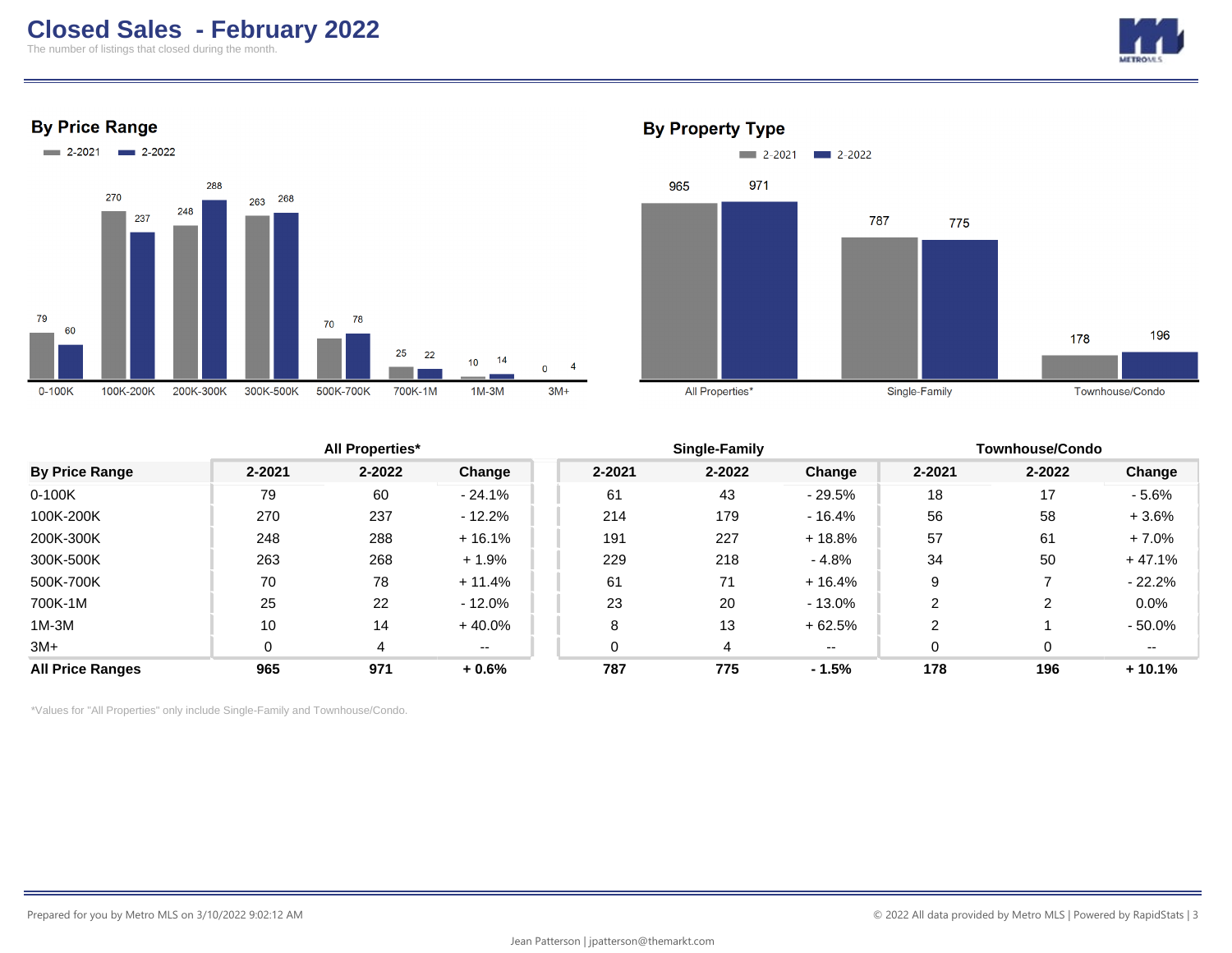# **Pending Sales - February 2022**

The number of listings that are Under Contract at the end of the month.







**By Property Type** 



|                         | <b>All Properties*</b> |            |          |            | Single-Family |           |        | <b>Townhouse/Condo</b> |          |  |
|-------------------------|------------------------|------------|----------|------------|---------------|-----------|--------|------------------------|----------|--|
| <b>By Price Range</b>   | $2 - 2021$             | $2 - 2022$ | Change   | $2 - 2021$ | 2-2022        | Change    | 2-2021 | $2 - 2022$             | Change   |  |
| $0-100K$                | 38                     | 37         | $-2.6%$  | 30         | 27            | $-10.0\%$ | 8      | 10                     | $+25.0%$ |  |
| 100K-200K               | 88                     | 78         | $-11.4%$ | 76         | 65            | $-14.5%$  | 12     | 13                     | $+8.3%$  |  |
| 200K-300K               | 70                     | 78         | $+11.4%$ | 53         | 59            | $+11.3%$  | 17     | 19                     | $+11.8%$ |  |
| 300K-500K               | 139                    | 151        | $+8.6%$  | 110        | 96            | $-12.7\%$ | 29     | 55                     | + 89.7%  |  |
| 500K-700K               | 81                     | 75         | $-7.4%$  | 47         | 43            | $-8.5\%$  | 34     | 32                     | $-5.9%$  |  |
| 700K-1M                 | 17                     | 25         | $+47.1%$ | 10         | 12            | $+20.0%$  |        | 13                     | $+85.7%$ |  |
| 1M-3M                   | 9                      | 11         | $+22.2%$ |            | 10            | $+11.1%$  |        |                        | $- -$    |  |
| $3M+$                   | 0                      | 0          | $- -$    |            | 0             | $- -$     |        |                        | $- -$    |  |
| <b>All Price Ranges</b> | 442                    | 455        | $+2.9%$  | 335        | 312           | - 6.9%    | 107    | 143                    | $+33.6%$ |  |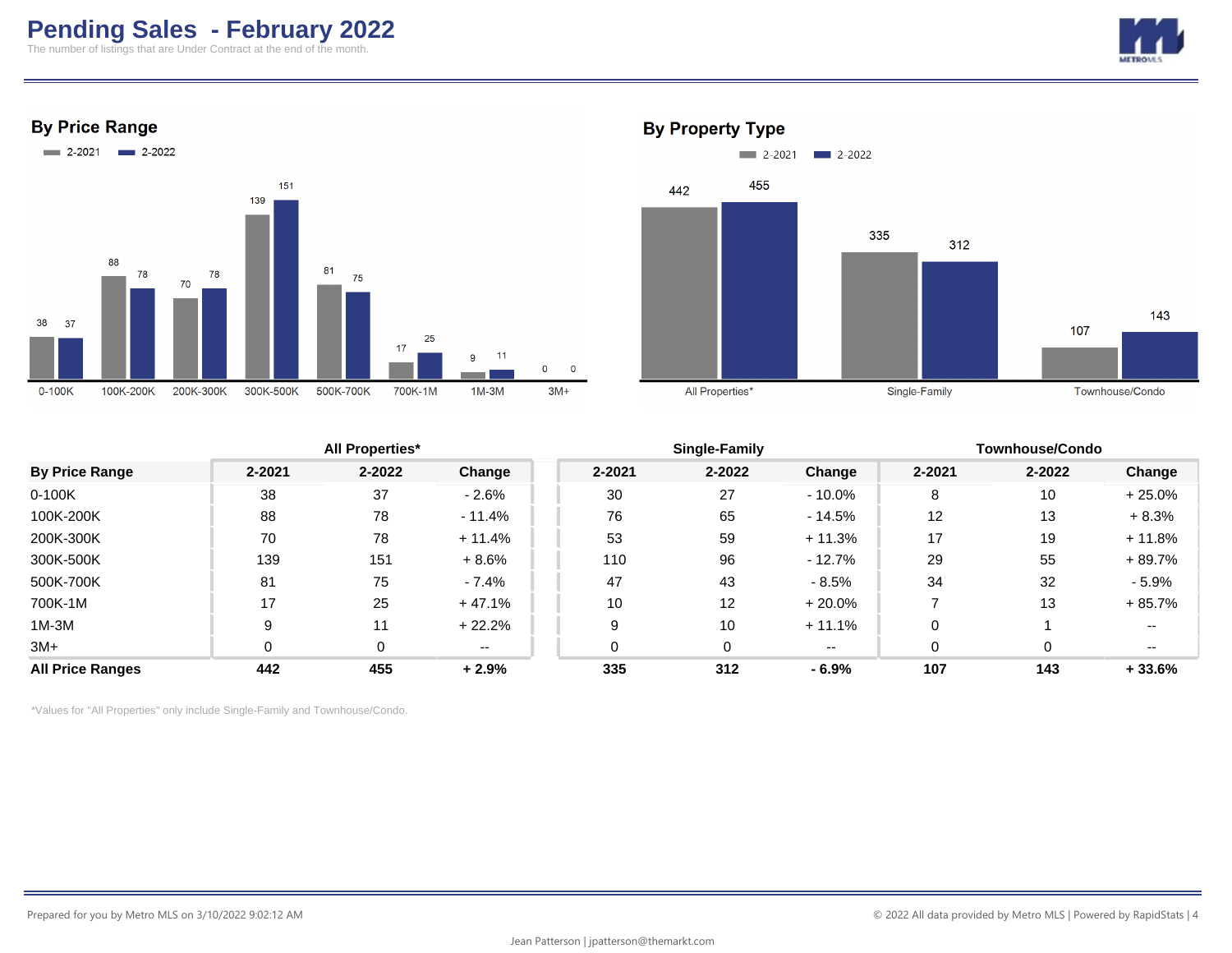# **Days on Market Until Sale - February 2022**

The average Days On Market value for all listings that closed during the month.



#### **By Price Range**



#### **By Property Type**



|                         |        | <b>All Properties*</b> |          |        | Single-Family |           |        | <b>Townhouse/Condo</b> |           |  |
|-------------------------|--------|------------------------|----------|--------|---------------|-----------|--------|------------------------|-----------|--|
| <b>By Price Range</b>   | 2-2021 | 2-2022                 | Change   | 2-2021 | 2-2022        | Change    | 2-2021 | 2-2022                 | Change    |  |
| $0-100K$                | 43     | 43                     | 0.0%     | 39     | 45            | $+15.4%$  | 56     | 36                     | $-35.7\%$ |  |
| 100K-200K               | 31     | 30                     | $-3.2%$  | 29     | 32            | $+10.3%$  | 38     | 25                     | $-34.2%$  |  |
| 200K-300K               | 29     | 24                     | $-17.2%$ | 26     | 24            | $-7.7\%$  | 41     | 20                     | $-51.2%$  |  |
| 300K-500K               | 33     | 27                     | $-18.2%$ | 30     | 22            | $-26.7\%$ | 53     | 47                     | $-11.3%$  |  |
| 500K-700K               | 68     | 42                     | $-38.2%$ | 68     | 40            | $-41.2%$  | 73     | 62                     | $-15.1%$  |  |
| 700K-1M                 | 83     | 43                     | $-48.2%$ | 89     | 46            | $-48.3%$  | 12     | 6                      | $-50.0%$  |  |
| $1M-3M$                 | 101    | 62                     | $-38.6%$ | 100    | 65            | $-35.0%$  | 106    | 24                     | - 77.4%   |  |
| $3M+$                   | $- -$  | 62                     | $- -$    | $- -$  | 62            | $- -$     | $- -$  | --                     | $- -$     |  |
| <b>All Price Ranges</b> | 37     | 30                     | $-18.9%$ | 35     | 30            | - 14.3%   | 46     | 31                     | $-32.6%$  |  |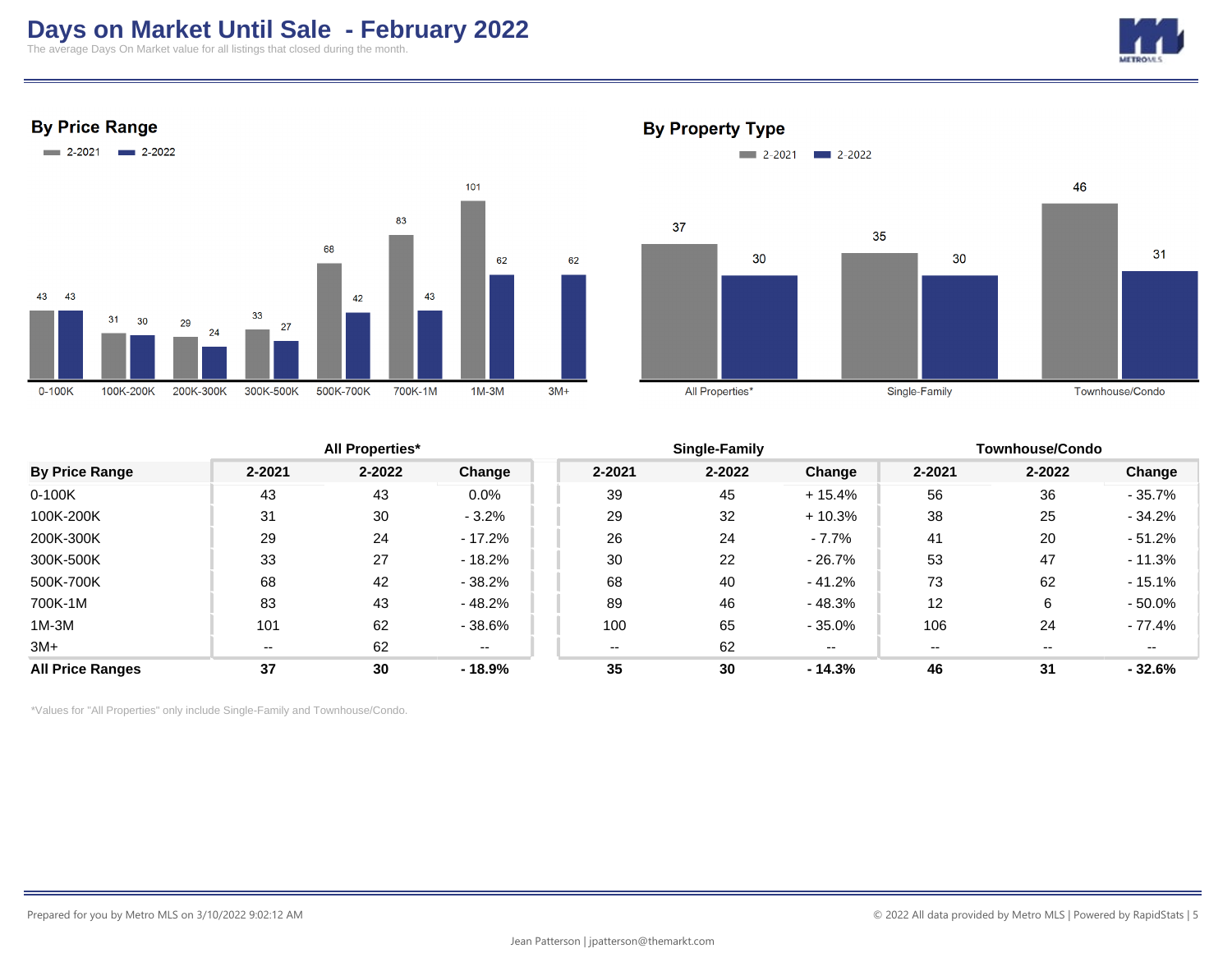# **Percent of Original List Price Received - February 2022**

The average sales to original list price ratio for all listings that closed during the month.











#### **By Property Type**

|                         |                          | <b>All Properties*</b> |         |        | Single-Family |          |                          | Townhouse/Condo |          |  |
|-------------------------|--------------------------|------------------------|---------|--------|---------------|----------|--------------------------|-----------------|----------|--|
| <b>By Price Range</b>   | 2-2021                   | 2-2022                 | Change  | 2-2021 | $2 - 2022$    | Change   | 2-2021                   | $2 - 2022$      | Change   |  |
| $0-100K$                | 95.2%                    | 91.9%                  | $-3.5%$ | 96.0%  | 90.0%         | $-6.3%$  | 92.7%                    | 96.9%           | $+4.5%$  |  |
| 100K-200K               | 98.6%                    | 98.3%                  | $-0.3%$ | 99.1%  | 98.0%         | $-1.2\%$ | 96.7%                    | 99.3%           | $+2.6%$  |  |
| 200K-300K               | 100.4%                   | 101.0%                 | $+0.5%$ | 101.2% | 101.2%        | $0.0\%$  | 98.0%                    | 100.1%          | $+2.2%$  |  |
| 300K-500K               | 100.5%                   | 101.9%                 | $+1.4%$ | 100.6% | 102.4%        | $+1.8%$  | 99.4%                    | 99.8%           | $+0.4%$  |  |
| 500K-700K               | 98.3%                    | 100.0%                 | $+1.8%$ | 97.9%  | 99.9%         | $+2.0%$  | 100.5%                   | 101.0%          | $+0.5%$  |  |
| 700K-1M                 | 96.6%                    | 100.2%                 | $+3.7%$ | 96.5%  | 99.0%         | $+2.5%$  | 98.0%                    | 112.3%          | $+14.6%$ |  |
| $1M-3M$                 | 90.5%                    | 91.3%                  | $+0.8%$ | 89.6%  | 90.4%         | $+0.9%$  | 94.1%                    | 102.0%          | $+8.4%$  |  |
| $3M+$                   | $\overline{\phantom{a}}$ | 93.0%                  | $- -$   | $- -$  | 93.0%         | $- -$    | $\overline{\phantom{m}}$ | --              | $- -$    |  |
| <b>All Price Ranges</b> | 99.1%                    | 99.7%                  | $+0.6%$ | 99.5%  | 99.8%         | $+0.2%$  | 97.4%                    | 99.7%           | $+2.3%$  |  |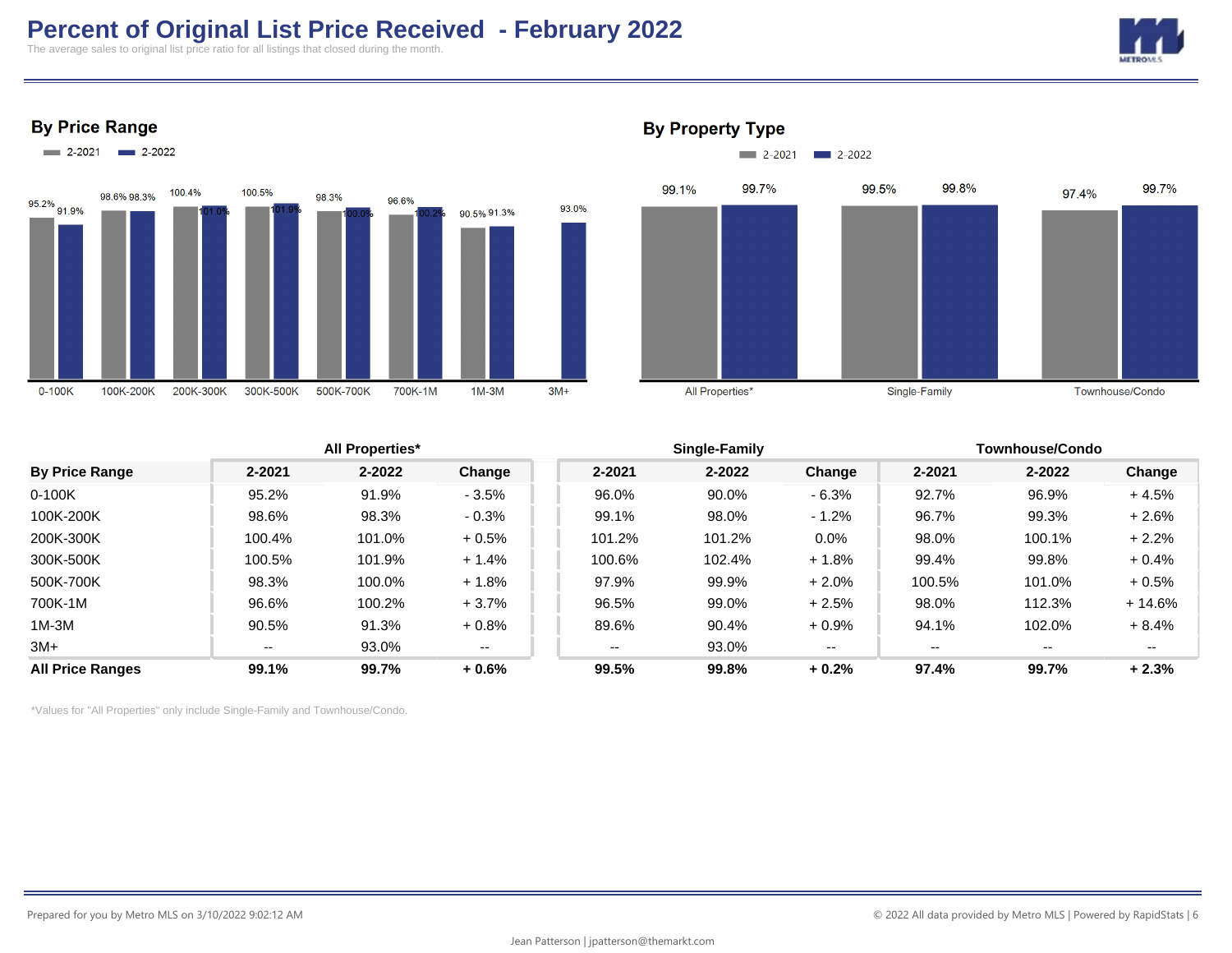# **Inventory of Homes for Sale - February 2022**

The number of listings that are in Active status at the end of the month.



**By Price Range** 



## **By Property Type**



|                         |        | <b>All Properties*</b> |           |        | Single-Family |          |        | Townhouse/Condo |           |  |
|-------------------------|--------|------------------------|-----------|--------|---------------|----------|--------|-----------------|-----------|--|
| <b>By Price Range</b>   | 2-2021 | 2-2022                 | Change    | 2-2021 | 2-2022        | Change   | 2-2021 | 2-2022          | Change    |  |
| $0-100K$                | 206    | 232                    | $+12.6%$  | 141    | 187           | $+32.6%$ | 65     | 45              | $-30.8%$  |  |
| 100K-200K               | 527    | 468                    | $-11.2%$  | 377    | 380           | $+0.8%$  | 150    | 88              | $-41.3%$  |  |
| 200K-300K               | 489    | 437                    | $-10.6%$  | 348    | 325           | $-6.6%$  | 141    | 112             | $-20.6\%$ |  |
| 300K-500K               | 683    | 492                    | $-28.0\%$ | 495    | 349           | $-29.5%$ | 188    | 143             | $-23.9\%$ |  |
| 500K-700K               | 251    | 321                    | $+27.9%$  | 182    | 222           | + 22.0%  | 69     | 99              | $+43.5%$  |  |
| 700K-1M                 | 137    | 108                    | $-21.2%$  | 112    | 97            | $-13.4%$ | 25     | 11              | $-56.0\%$ |  |
| $1M-3M$                 | 69     | 72                     | $+4.3%$   | 61     | 63            | $+3.3%$  | 8      | 9               | $+12.5%$  |  |
| 3M+                     | 6      | 5                      | $-16.7%$  | 6      | 5             | $-16.7%$ | 0      | 0               | --        |  |
| <b>All Price Ranges</b> | 2,368  | 2,135                  | $-9.8%$   | 1,722  | 1,628         | $-5.5%$  | 646    | 507             | $-21.5%$  |  |